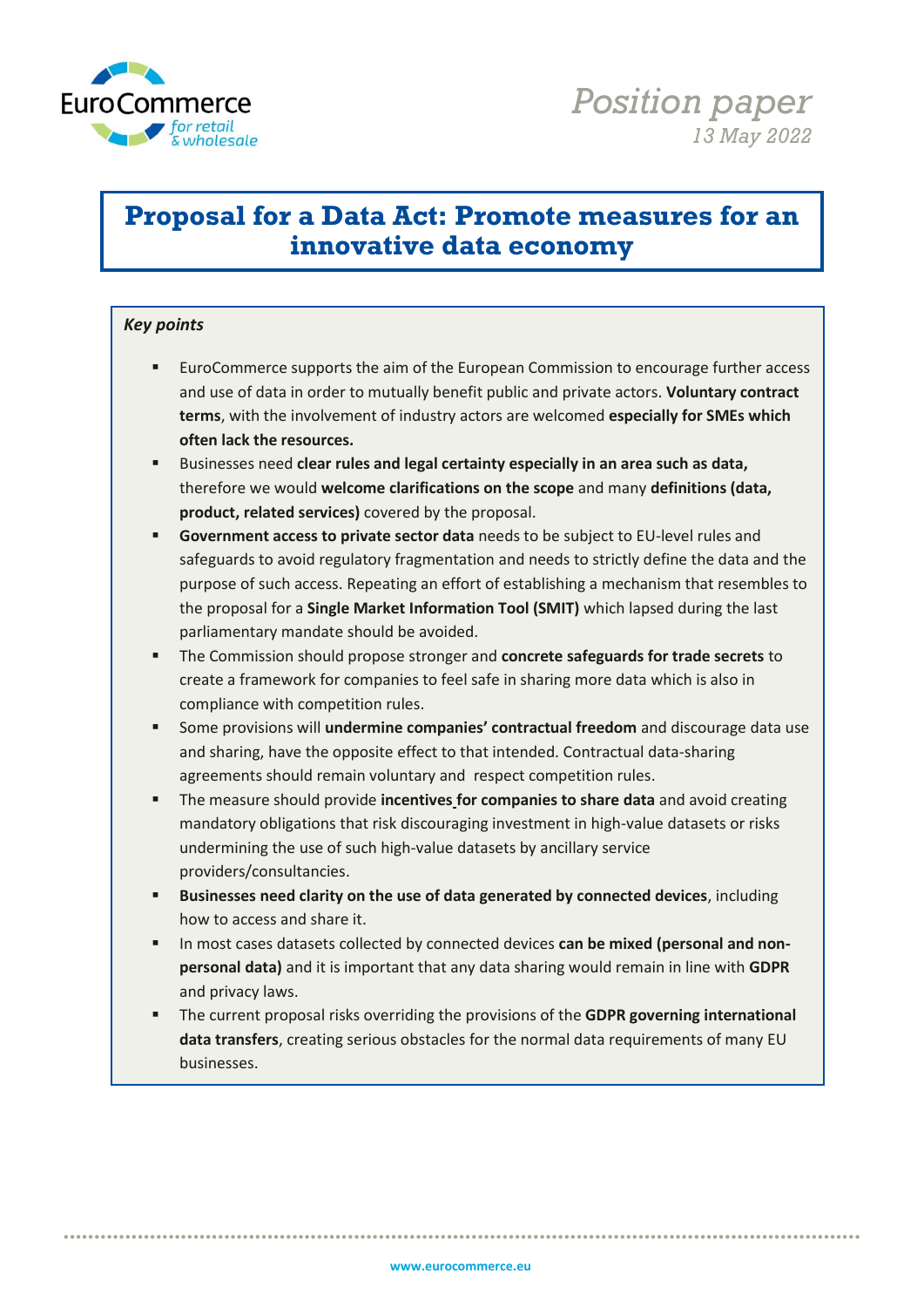# Introduction

The Data Economy and its insights can help retailers and wholesalersto improve services, foster digital and green innovation. Providing replies and opportunities to the long-standing issues of data access and interoperability within safe and easily accessible data environments is very important for public bodies, companies, and individuals. The retail and wholesale sector already shares data with public authorities to fulfil regulatory obligations (e.g. traceability, registration of chemical substances, statistics) or requests from governments (e.g. for statistics, tax, or other purposes). We recognise the value of sharing certain data with public sector bodies to serve the public interest. **In particular during the covid crisis retail businesses clearly showed that they are willing to offer data to public authorities and governments in order to assist in implementing social distancing and other related measures that were imposed due to the health crisis.**

We support the aim of the European Commission to encourage further access and use of data in order to mutually benefit public and private actors. However, as common practice already shows, data sharing and data access can only be successful if it remains voluntary, i.e. if companies can decide for themselves which data they want to share or grant access to, when and to whom. A voluntary approach would support data reuse while safeguarding the competitiveness of European businesses, helping companies grow and securing adequate investment for data management. In that direction the Commission proposals on voluntary model contract terms are welcome**,** especially for smaller companies, that often lack the necessary legal resources and capacity to negotiate contractual data sharing agreements and are often in a weaker bargaining position. We welcome also that the Commission will involve industry actors in the drafting of these models. However, some of the provisions of the proposal encroach too far on entrepreneurial freedom do not provide the necessary safeguards for businesses to share data. Above all, new rules on data sharing should be pragmatic, based on what is technically feasible and economically viable, and consistent with overlapping legislation, in particular the General Data Protection Regulation and competition rules. Please find below our more detailed comments on specific provisions.

### Scope/Definitions – more clarity is needed

•••••••••••••••••••••••••••••••••••••••••••••••

 $\mathbf{e}$ 

#### *Scope*

The **scope of the proposal is too broad** and its one-size-fits-all approach creates a lack of clarity. According to Article 1, for example, the Data Act is intended to cover all sectors, without taking into account sector-specific differences in the data law. The right to data access cannot be an end in itself, and the positive intention of creating competition in one area can have unforeseen (negative) consequences for competition in other sectors. Broad horizontal rules covering all sectors risks overburdening businesses in sectors where no problems have been identified and where wellfunctioning contractual arrangements are in place. Nevertheless, we observe that the current scope will include more areas than it was originally intended by the Commission. EuroCommerce understands that the primary aim of the proposal was the IoT data and that we believe that it should stay within the IoT, as to avoid more players falling under the scope while that was not the intention of the proposal. Scope should be keep to the preliminary aim. Concrete gaps identified in specific sectors (e.g. car repairs, insurances) could be handled better with separate [initiatives](https://ec.europa.eu/info/law/better-regulation/have-your-say/initiatives/13180-In-vehicle-generated-data-EU-rules-for-services-based-on-access-to-car-data_en) that are already in the process of being drafted.

2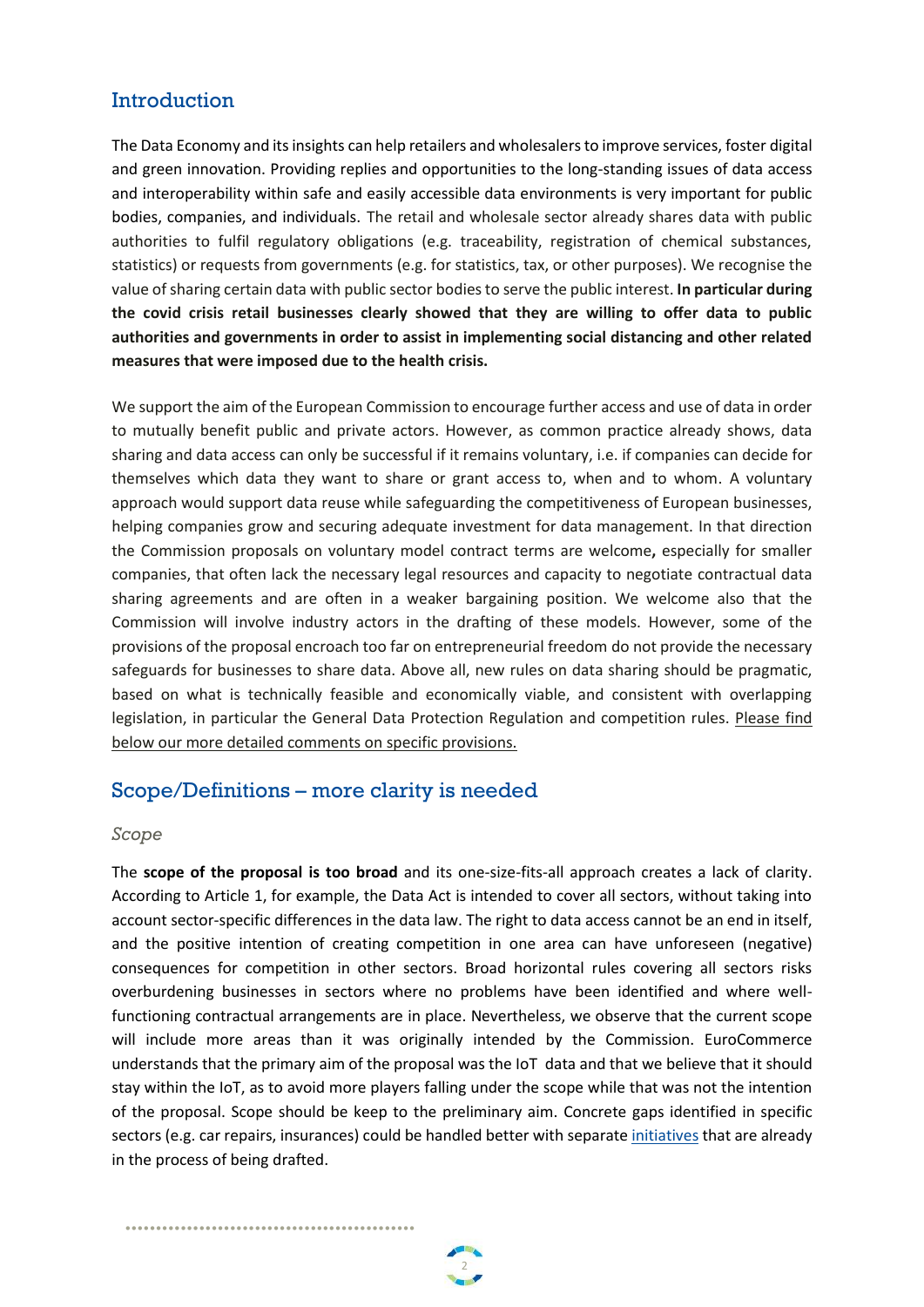#### *Definitions*

The proposal remains unclear as to whom the provisions will actually apply and which kind of data is affected. **The definition of data is very broad and unclear**. It is not clear what type of data is involved and how certain data, for example user-generated and product-generated data, are to be distinguished from one another. The first part of the proposal provides users with the right to access to and sharing of **IoT data** generated by connected devices. This contrasts with provisions on **business to government data** and the chapter on **international data transfer** and access where all types of business data appear to fall under the scope of the proposal. We are also very concerned regarding the definition of **product** within the proposal which is very broad and could cover many products and services, like payments methods that were not supposed to be included under the scope. We note that the definition used in the preliminary report of the **European Commission on the sector inquiry on IoT**<sup>1</sup> was more suitable in this context. **We would urge the Commission to adapt the definition in this direction.** 

The definition of '**related services**' is also very unclear as it fails to delineate responsibilities between stakeholders in the supply chain and focus on those best placed to give access to data. Due to that more services and products will fall under the scope than it was originally intended originally.

It will be important to create clear definitions so that is clear in each case which economic operator is **responsible to share** this data and with whom. **In many scenarios, retailers could be considered as data holders and/or users**.

In most cases **datasets collected by connected devices can be mixed** (personal and non-personal data) and it is important that any data sharing would remain in line with **GDPR** and privacy laws. However, data holders according to the Data Act and data controllers according to GDPR are not necessarily the same entity, which raises questions as user access. In addition, it is immediately clear who will be the beneficiary of the enhanced right to port data "according to the concept of 'user' adopted by the Proposal. Individuals could become entitled to have access to the data only incidentally, depending on the legal title under which they use the product or the related service (ownership, rental or lease) rather than on their relationship with the information concerning their private use of the product or service.

Lastly, there should also be a **clear distinction between non-processed and processed data** and of what constitutes data aggregated by IoT or data aggregated by the data holder. The proposal is intended to cover only raw data. Data is a product like any other; it requires an investment of time and skills and incurs costs to become a valuable product and thus is covered by the sui generis of the Database Directive.

**We call on the Commission to clarify the definitions of the proposal and the types of data and devices falling under it to give businesses clarity in complying with the new rules. We also call on the Commission to add in the definition of users ''and the data subjects'' and clearly differentiate** 

*<sup>&</sup>quot;consumer IoTs related products and services" is to be understood as products and services used by consumers that are connected to a network and can be controlled at a distance (COMMISSION DECISION - initiating an inquiry into the sector for consumer Internet of Things related products and services pursuant to Article 17 of Council Regulation (EC) No 1/2003. 2020)*



•••••••••••••••••••••••••••••••••••••••••••••••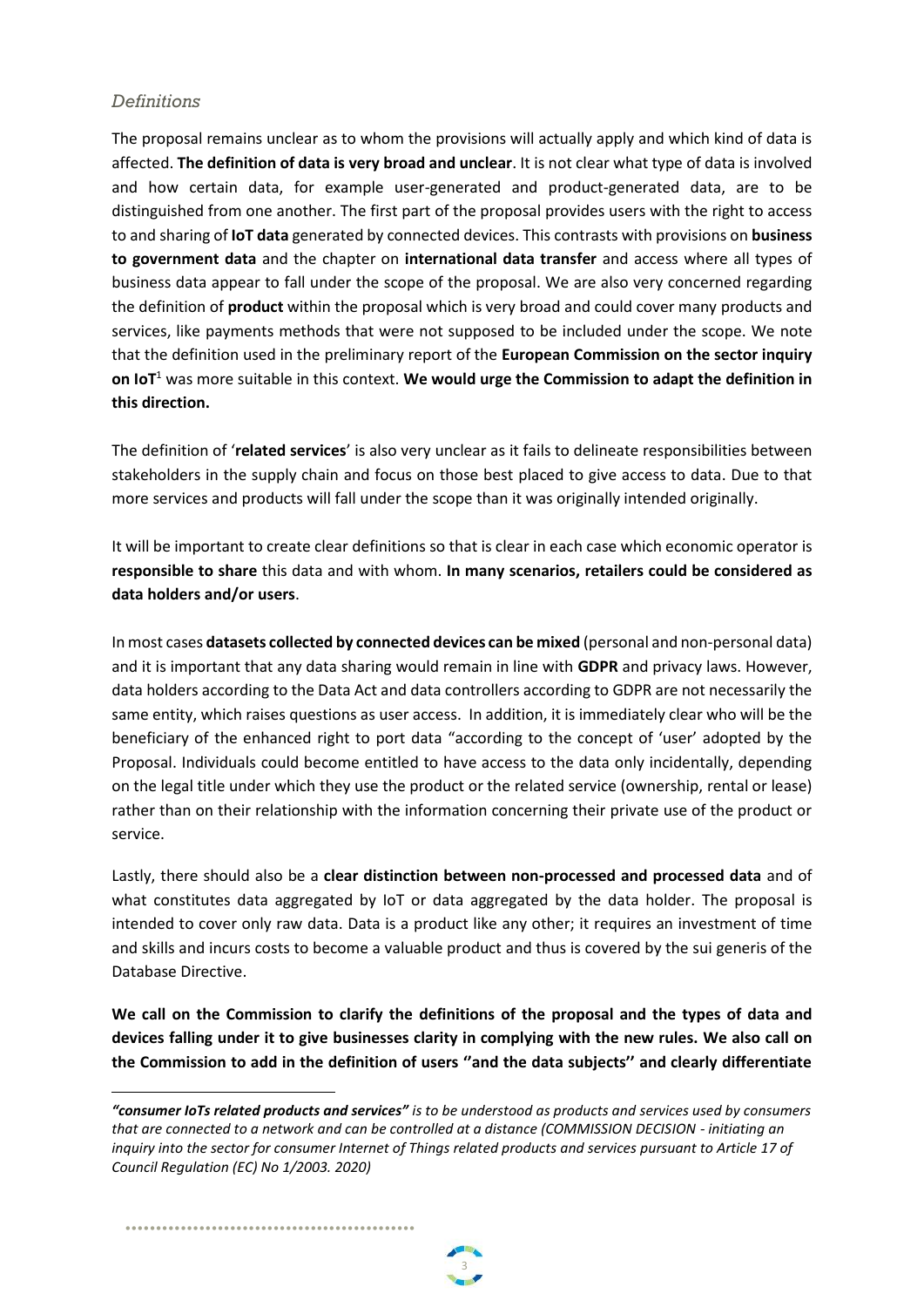**the situations where the user is the data subject from the situation where the user is not the data subject to ensure compliance with the GDPR.**

# Provide more clarity regarding B2B and B2C data sharing

We welcome the Act's intention to promote data sharing through new obligations for the B2B access to user-generated data for entrepreneurs. This can allow companies to save costs, gain new insights, develop new business models, etc. However, the basis of B2B data sharing **should fundamentally be an agreement between the respective parties, based on the principle of freedom of contract and in respect of the rights of the data owner to control what purposes that data can be used for**.

We welcome the consumer-focused objective of the Act, but requirements and regulatory burdens in B2C data sharing will have a negative impact, and the Act should adopt different approaches in B2B and B2C data sharing to avoid creating legal uncertainty for business. This right of access to data is too broad in its current form: it may have negative consequences for competition in some sectors. If the EU is to remain globally competitive and innovative, it needs a legally secure, efficient and automated framework for data exchange. In order to ensure this, safeguarding trade secrets and protecting existing business models is an important point that will actually help the aim of the Act in unleashing the potential of the European data economy.

#### *Need of stronger protection of trade secrets*

•••••••••••••••••••••••••••••••••••••••••••••••

 $\overline{A}$ 

The Act gives insufficient clarity on who has access to the data and what they are allowed to do with it, and how to guarantee the protection of trade secrets and shared or sold data. It is also unclear who will be liable for the protection of the shared or processed data, and which entity/actor will guarantee that the shared data does not fall into the wrong hands or is used for a different purpose than the one defined. The provisions of Articles 4 and 5 prohibiting companies from developing competing products based on data and the protection of trade secrets especially with regard to the protection of algorithms and innovations look very hard to enforce especially since business confidential data do not enjoy legal protection under this regulation. We wonder how the data holder can make sure that the user has actually taken all "specific necessary measures to preserve the confidentiality of the trade secret" and businesses can be ensured that their commercial interests are adequately protected. Also what is to be covered by these measures, or even what must be covered, is also not elaborated or defined in the proposal. Finally, extending the non-compete protection only to products but not to services themselves raises serious concerns. The service component of integrated solutions continues to grow in significance and increasingly represents the primary income stream. This is preprogrammed to create a major volume of litigation and uncertainty. It would also be necessary to clarify who exactly can gain access to the data as a so-called third party. This is not sufficiently regulated in the present case, as the term "third party" could theoretically include a large number of legal and natural persons. **The Commission should propose stronger and concrete safeguards for trade secrets and intellectual property rights to create a framework for companies to feel safe in sharing more data. In addition specific thresholds should be established in order to reach the right balance between any kind of obligation to disclosure detailed and commercially sensitive information and the need to provide users with an adequate level of data.** 

4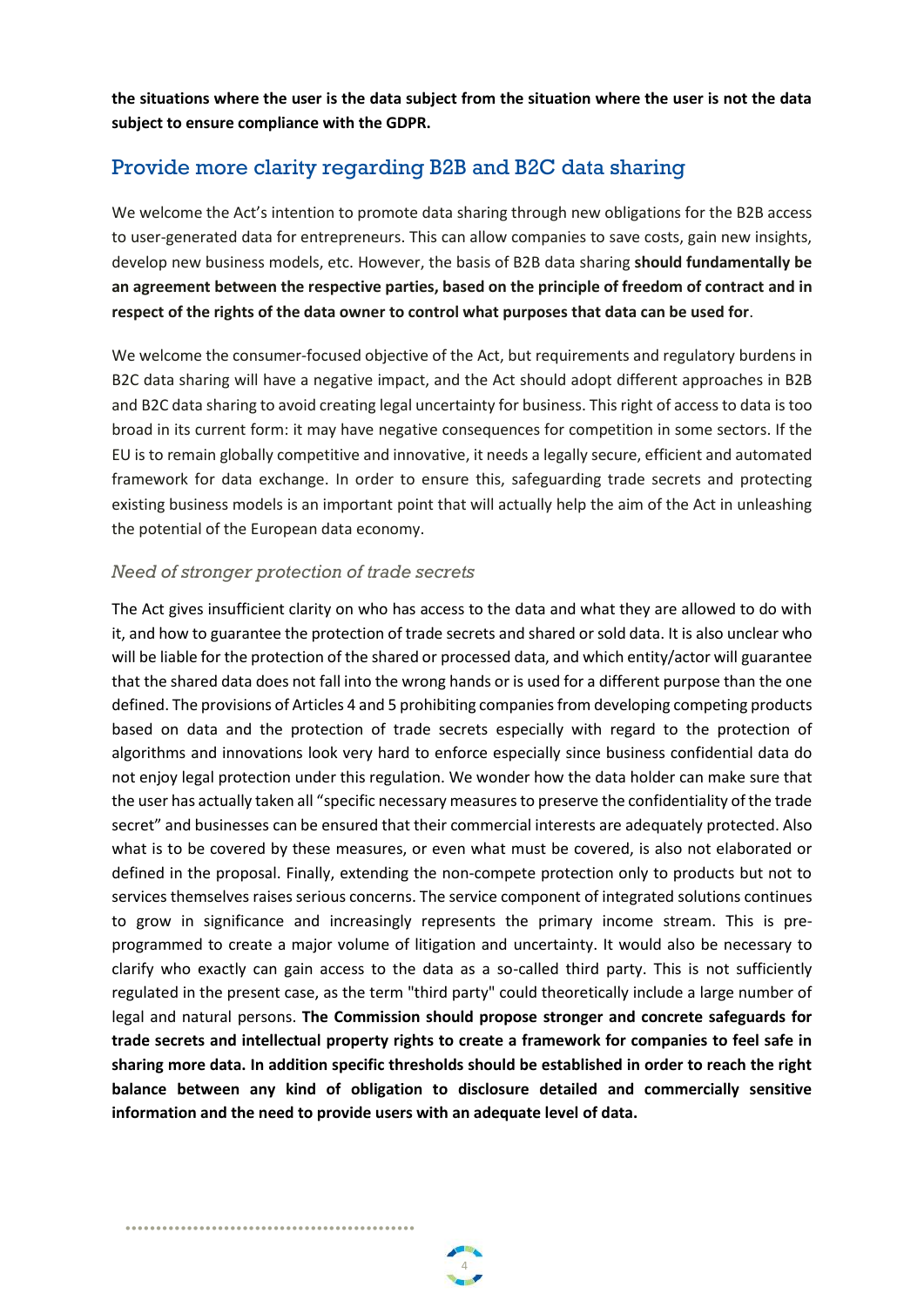#### *Safeguard entrepreneurial freedom*

The draft Data Act contains approaches that can create important barriers to **entrepreneurial freedom.** The basis of a B2B data exchange should fundamentally be an agreement between the respective parties, based on the principle of freedom of contract. Data access and information obligations, restrictions on contractual freedom, requirements for technical design should only be justified if the market would be distorted without these measures. In the retail and wholesale sector we do not have any evidence of such market failures or gaps which are not being handled by competition rules. Past practice and experience have shown that the parties involved can reach a negotiated result that is fair and commercially acceptable for all sides under contractual freedom. The proposed provisions mentioned above are therefore **neither necessary nor helpful for our sector**. We fear that introducing user-centric one-size-fits-all rules that are in parts modelled after GDPR provision (e.g. disclosure requirements, purpose limitations) may in fact erect hurdles for more data-based innovation and interfere too much with well-functioning data relationships rather than facilitating sharing and use.

#### *Implementation of data sharing should be taken into account*

If businesses are mandated to participate in an exchange of information by law, it is necessary for them to establish a flow of information that is usually located between different companies, i.e. different organisations, and different parts of an organisation. These requests entail businesses to include information in their internal structures which they do not want to have. Where information is exchanged, internal controls and firewalls need to be established to keep such information exchange in line with competition rules and requirements. Where the legal obligation to exchange information is not limited to what is necessary, it can create a disproportionate burden for businesses and potential liability under competition rules. **If legislation or administrative practices do not take these practical consequences into account or do not create adequate safeguards, particularly for the most sensitive procedures, it will fall to businesses to take the risk and compensate for the deficiencies or lack of consideration of this aspect.**

# B2G data sharing requires more clarity and safeguards

The **Data Act should encourage voluntary partnerships and refrain from introducing mandatory business-to-government data-sharing provisions which public authorities, (not least in countries where the rule of law is not very robust) could abuse.** We should avoid repeating an effort of establishing a mechanism that resembles to the proposal for **a Single Market Information Tool (SMIT)** which was lapsed during the last parliamentary mandate.

**B2G data sharing requests should be strictly limited to predefined data sets, should apply concrete conditions for use and for what purpose**, including remuneration and/or covering reasonable expenses. They should be directed at companies which have effective control over data**,** subject to a predictable and independent vetting process, as well as appropriate and clear safeguards such as purpose limitation, clear retention policies, as well as technical measures to protect data integrity, privacy, data protection and security. **Our opinion is aligned with the opinion provided jointly by the European Data Protection Board and the European Data Protection Supervisor**, where we read that access to data by public authorities should always be properly defined and limited to what is strictly necessary and proportionate, and suggest that lawmakers should define "much more stringently"

5

•••••••••••••••••••••••••••••••••••••••••••••••

••••••••••••••••••••••••••••••••••••••••••••••••••••••••••••••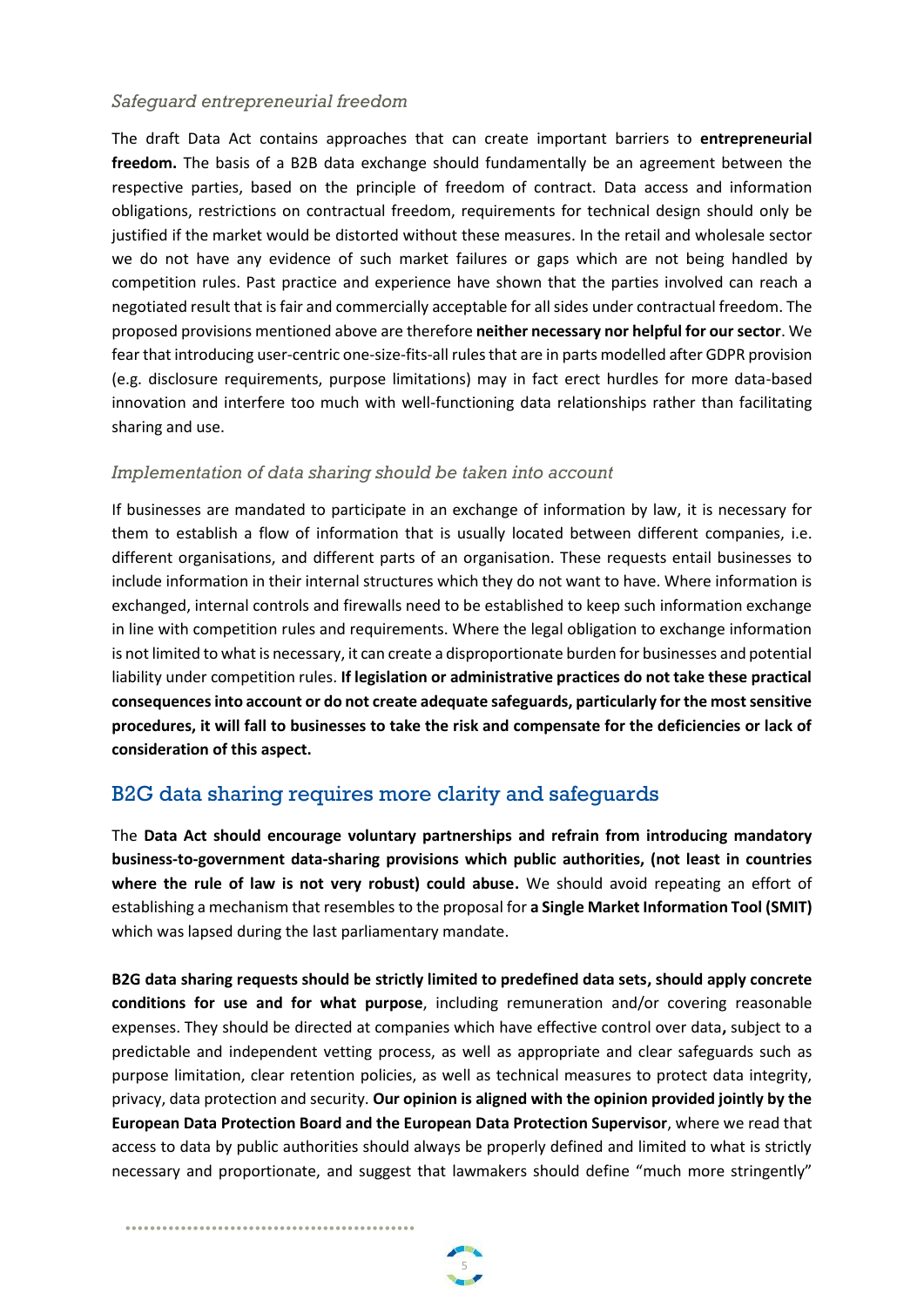what is meant by exceptional need. The legislator should also clarify to which degree third party data that is stored by a company that receives a request, should be informed or have a say in the sharing process. Suppliers, business partners or customers may otherwise have their data unwittingly disclosed without proper process rights.

According to Article 14 a data holder shall make data available to a public sector body or to a Union institution, agency or body demonstrating an exceptional need to use the data requested. **In this context, an exceptional need according to this text may not only exist if the requested data are necessary to respond to a public emergency** or if the requested data are limited in time and scope and are necessary to prevent or assist in dealing with a public emergency. Rather, according to Art. 15 (c), **this need may already exist if the lack of available data prevents the aforementioned entities from performing a specific task in the public interest** that is expressly provided for by law and they were unable to obtain the data by other means. Although the exception created here for small and medium-sized enterprises is to be welcomed, this right of access for public bodies is very broad. The conditions described here for an exceptional need are too vague. Furthermore, the Commission should take under consideration that many companies are already following very extensive obligations, so duplication of obligations should be avoided as the would lead to legal uncertainty.

**A large number of situations could be defined under it that have nothing to do with a public emergency. As a result, the thresholds for public sector bodies to access data are very low and are far from limited to emergency situations. Such a broad obligation to share data is disproportionate and without the necessary safeguards in place it could end up exposing commercially and privacy sensitive data.** 

Lastly, in terms of safeguards against potential exposure of commercially sensitive data it is worth noting that last year, public administrations suffered from more security incidents than ever before. **More clarity is needed around accountability and potential penalties in the proposal for any misuse of data**.

# Clarify data access and fair conditions

The Data Act **lays down the horizontal foundations for sector-specific initiatives** based on the principles of fairness, transparency, proportionality, reasonableness, and non-discrimination. Nevertheless, fairness is very difficult to define in a legal text and subject to subjective and differing interpretation at the EU and national level leading to legal uncertainty, possible litigation, loss of agility and overall reluctance to share data. Differences in negotiating power are unavoidable and are present everywhere in the economy. The proposal risks an overburdensome obligation on the data holder to prove that the conditions for making data available are non-discriminatory, whenever an enterprise "considers" the conditions to be discriminatory while providing and unsatisfactorily open list of what can be defined as 'unfair'. **Businesses need clear rules and legal certainty especially in an area such as data management where a lot of investment has been made and will continue to be necessary.** 

#### *Ensure policy coherence*

•••••••••••••••••••••••••••••••••••••••••••••••

Current provisions in competition law for information exchange work well and further guidance on horizontal and vertical agreements is being considered as part of the ongoing review of EU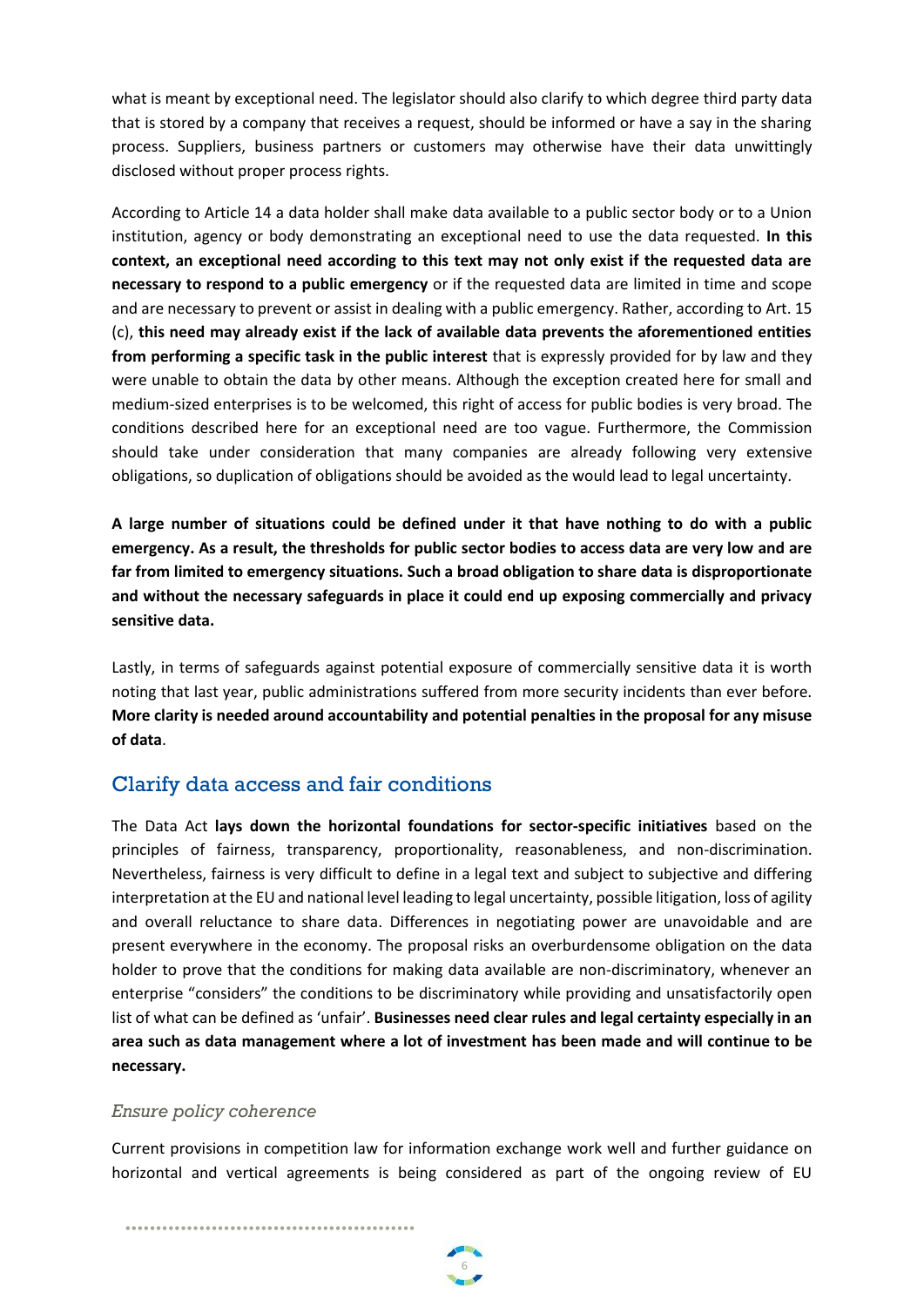competition rules. Some issues relating to access to data in digital markets where a business is judged to be a 'gatekeeper' are addressed by the Digital Markets Act. We note in this that while policy coherence with the final text of the **DMA** is important, we are not convinced that the term gatekeeper is fit for purpose in the Data Act and further discussion and clarification are needed. In addition, as the process of sharing non-personal data is very different to the processing covered in the **GDPR**, further guidance on the interrelation between the two laws and other relevant rules as the **AI Act** would be required. GDPR is the blueprint for all further digital and data-related legislative proposals therefore any disclosure of personal data must follow the legal basis under data protection law for a data transfer in the sense of Art. 6 and Art. 14 of the GDPR. Lastly, the Data Act should also be coherent with the ongoing discussion on the creation of the **Digital Product passport in the Sustainable Product Initiative proposal**.

# Create incentives fostering data sharing

Incentives, rather than obligations, would encourage companies to further share data in a responsible and safe manner without jeopardising trade secrets or the competitive advantage of a wellfunctioning business model. Incentives for data sharing range from business strategies for testing innovation opportunities around the core business models or directly monetising data (e.g. in selling data sets to businesses or governments for specific applications), or as part of the value proposition and basic provision of the service (e.g. access to raw and aggregated data of the platform by business users of online marketplaces). Some companies are also incentivised to share data for public interest considerations (e.g. in sharing data with charities, public bodies or researchers).

Incentives for companies to share data should not be undermined, particularly where it could discourage the third-party providers from continuing their services (e.g. less profitable). This may be particularly important for medium-sized or mid-cap enterprises, that are large enough to need these services, but which lack the in-house expertise.

The Data Act **should build on existing data sharing best practice** to lay down the conditions under which companies may voluntarily share data with other businesses. It is crucial that companies retain the freedom to choose the governance model and technology that suits them best. The Act can provide practical tools for companies interested in making their data available and/or accessing data from others. The voluntary model contracts already included in the Data Act are a welcome step in this direction and others might be provided, building upon relevant EU legislation including data protection and privacy, security, intellectual property rights, database rights, trade secrets.

Lastly, the Data Act should include **ethical guidelines on the use of data,** including for the public interest, and, where relevant, taking into account the ethical AI guidelines. Companies should be ensured that their data is stored and shared in an ethical, cybersecure manner always respecting competition rules. This would create a more holistic approach towards promoting more data sharing in the coming years.

# Interoperability should be based on existing data sharing systems

The proposal lays down requirements to facilitate interoperability of data, data sharing mechanisms and services. It is essential that systems already in place which facilitate data sharing, particularly automated data sharing, should be taken into account. The Data Act should not oblige businesses to

•••••••••••••••••••••••••••••••••••••••••••••••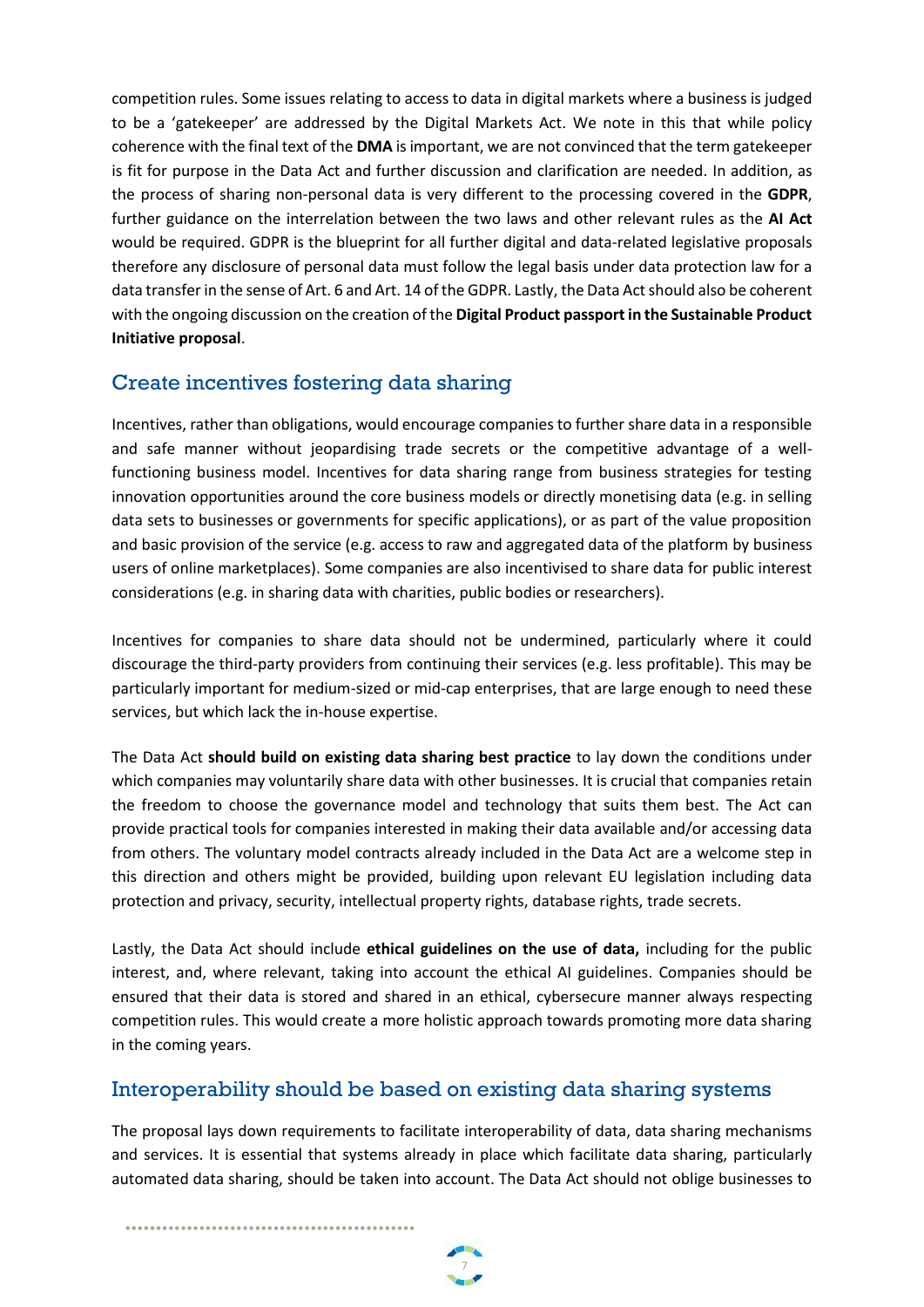adapt their existing systems in order to enable interoperability. This would lead to additional and unnecessary costs, depending on the nature of the data and perhaps the cybersecurity features put in place. In addition, we would call on the Commission to clarify the term "operators of data spaces" and the entities that fall under this category.

### Clarify unclear provisions international access and transfers

The Data Act proposal mandates technical, legal and organizational measures to prevent international access or transfer of non-personal data held in the EU where such transfer or access would contravene EU or Member State law. Third-country requests for access or data transfer will only be considered valid if based on an international agreement between the requesting country and the EU or Member State. We would welcome clarification from the Commission to which international agreements they are referring or whether any of these are being negotiated with major EU trading partners. At the moment third country adequacy decisions and agreements such as the recently announced agreement between the EU and the US, along with the existing standard contractual agreements and supplementary measures are in place to ensure the safe transfer of personal data. Would similar arrangements be proposed for non-personal data? The Data Act should not risk erecting a barrier for international data flows or leading to data localisation requirements, without even a prior judicial assessment. It should not restrict the choice of technology and the EU's capacity for innovation and should avoid limiting the ability for EU businesses to grow and compete internationally. While in the case of personal data consumers should enjoy additional protection afforded by the GDPR, companies that have the capacity to weigh the risks, if any, of using specific providers should be free to do so as it concerns their own data. **We call on the Commission to clarify what type of data are covered by the scope of this article of the Act.**

# Switching data processing services is complex

•••••••••••••••••••••••••••••••••••••••••••••••

••••••••••••••••••••••••••••••••••••••••••••••••••••••••••••••

We are in favour of the principle of data exchange to facilitate cloud switching options and to promote competition by removing blockers for cloud customers. However, the suggestion in the proposal that cloud switching is similar to a relatively straightforward migration of stored data or to free-of-charge portability operations under the GDPR does not reflect the reality of many cloud services. The volume and complexity of data, the shared responsibilities between cloud providers and customers and the need for specialist technical assistance and project management make this a much more difficult process. Compatibility between receiving and sending services can only be achieved by both services cooperating in offering this. Switching between a wide variety of incompatible providers makes this obligation impossible to achieve comprehensively and smoothly. Any such requirement cannot simply be imposed on the companies involved, and can only work if the EU and member states establish the necessary set of standards and standardisation offerings to allow such switching to work.

The obligation of "maintaining functional equivalence of the service in the IT-environment of the different provider or providers of data processing services covering the same service type" simply does not work. It risks being be a massive removal of contractual freedom and blocking innovative product design, hindering competition and innovation in Europe and involve significant costs. These switching obligations appear to overlap with the portability obligations under DMA. **DMA obligations applicable to cloud computing providers should be clarified further under the Data Act and the obligations mush be aligned to avoid duplication.** 

8